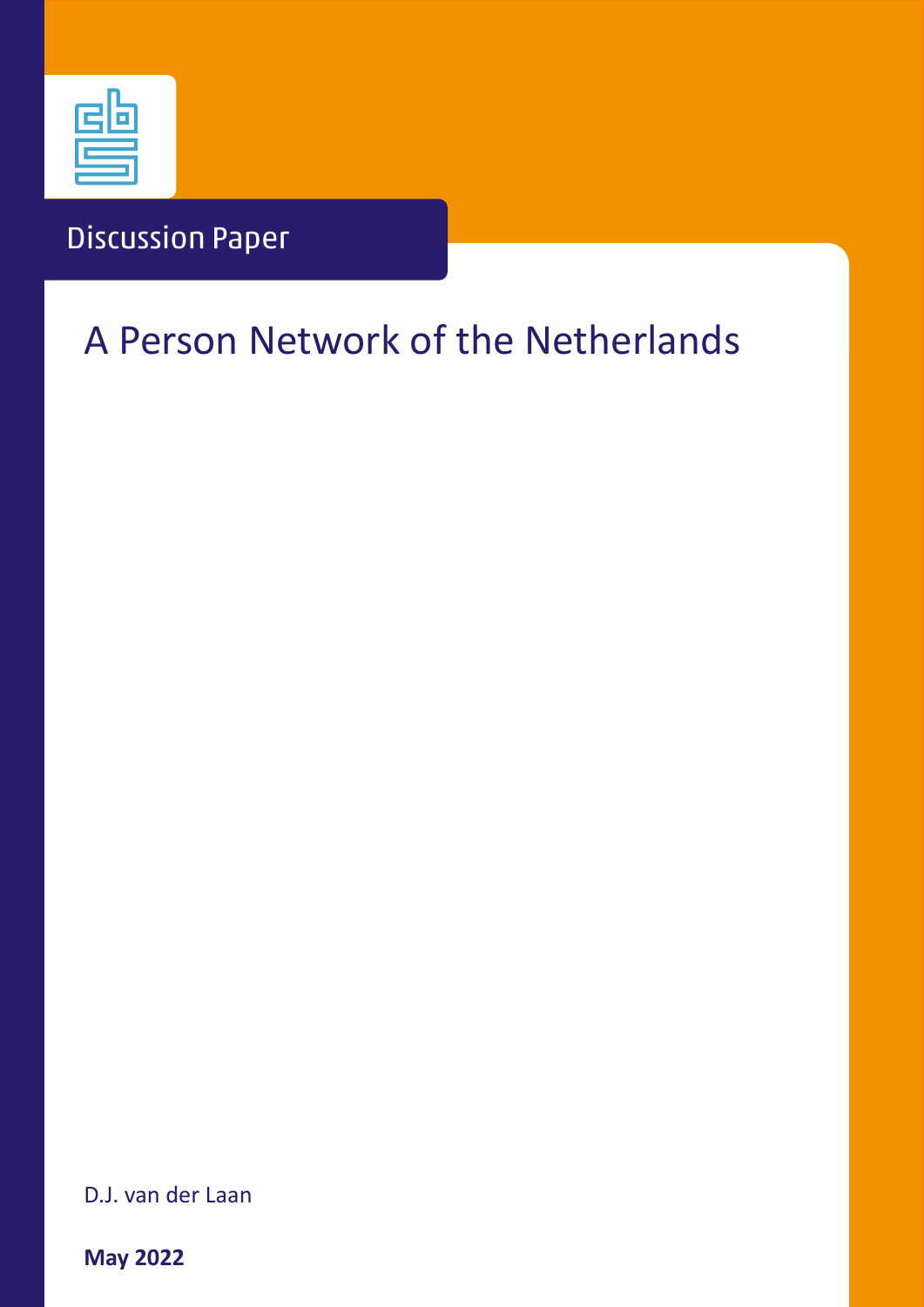**As part of its research programme Statistics Netherlands has derived a network of the entire Dutch population. It contains relationships between the 17 million inhabitants of the Netherlands and consists of five so called layers (main types of relations): family, household, neighbours, work and school. Combined these layers contain over 1.4 billion relationships. This paper describes the methods used to derive the network and gives an overview of some of its properties.**

### **1 Introduction**

Many important social and economic processes take place along networks: ideas spread, money and beliefs are transferred. Therefore, network analysis has become a important tool to understand society (Borgatti et al. [2009;](#page-11-0) Leij and Buhai [2008;](#page-11-1) Verdery et al. [2012;](#page-11-2) Newman and Park [2003\)](#page-11-3). Recognising this, Statistics Netherlands has, using data present at Statistics Netherlands (Bakker, Van Rooijen, and Van Toor [2014\)](#page-11-4), built a network covering the entire population and covering multiple types of relations: family, household, neighbours, work and school. It should, therefore, give more inclusive overview of social structure than many of the networks currently used in social research.

Statistics Netherlands collects data, mostly from various government agencies, in order to support government and companies in making policies and assisting politics, media researchers, and civilians in evaluating the results of those policies. In accordance with the law which governs Statistics Netherlands conduct<sup>1</sup> and the General Data Protection Regulation<sup>2</sup>, the data are protected by extensive rules and regulations with respect to privacy to ensure that no information about individual persons is disclosed in any output from these data sets, and individuals can never be recognized in the output. This applies to all analyses presented here<sup>[3\)](#page-1-2)</sup>. The data collected by Statistics Netherlands data was used to derive the network. The vertices in the network are all persons that were registered in the official population register on October 1st 2018. The edges are defined by family relations, household membership, neighbours, co-workers and class-mates. The resulting network contains 17.3 million vertices and 1.4 billion edges.

This paper describes the method with which the network has been derived and the exact definitions of the relations present in the network and gives an overview of some of the properties of the network.

<span id="page-1-0"></span><sup>&</sup>lt;sup>1)</sup> https://wetten.overheid.nl/BWBR0015926/2018-07-01<br><sup>2)</sup> Bogulation (EU) 2016/679 (Goneral Data Brotection Bog

<span id="page-1-1"></span><sup>2)</sup> Regulation (EU) 2016/679 (General Data Protection Regulation)

<span id="page-1-2"></span><sup>&</sup>lt;sup>3)</sup> Full and detailed information about the security measures and data privacy protections in place for the analysis of microdata for research can be found here: https://www.cbs.nl/en-gb/our-services/customised-services-microdata/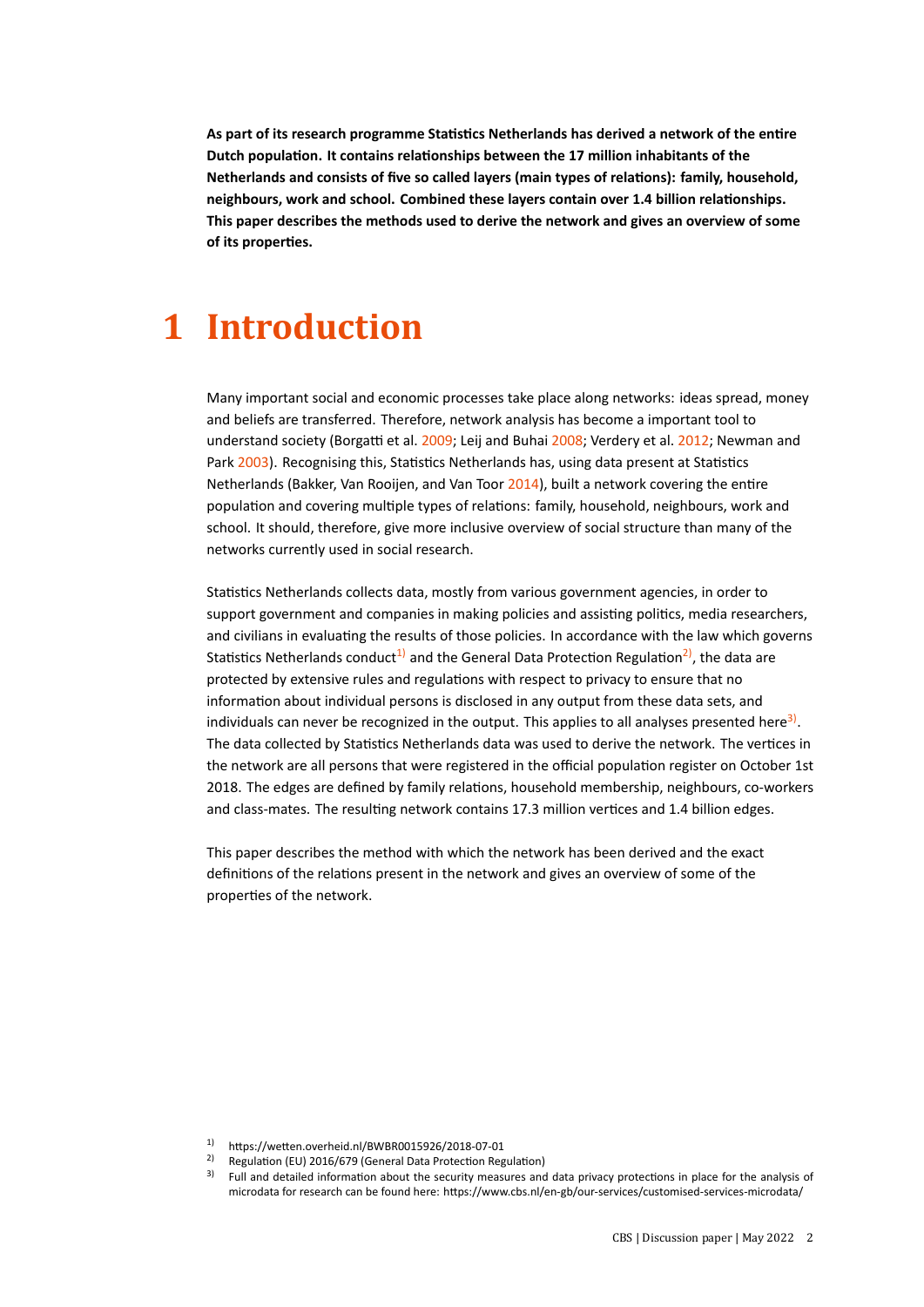## **2 Derivation of the network**

### <span id="page-2-0"></span>**2.1 Terminology**

The network consists of persons with relations between those persons. We will use the term *vertex* (plural: *vertices*) to denote the persons and *edge* to denote the relation between two *vertices*. The edges in the network are directed and labelled. An edge labelled '<label>' from A to B should be read as 'A has a '< label>'  $B$ ', for example, 'A has a 'parent'  $B$ . Directed means that the relation is one-way: an edge between A and B labelled 'parent' (B is the parent of A) does not mean that the same relation exists between B and A (A is not also the parent of B). However, many of the edges will have a corresponding edge in the other direction. For example, when there is an edge between  $A$  and  $B$  labelled 'parent', there will also be a corresponding edge labelled 'child' between  $B$  and  $A$ . Sometimes the corresponding edge will also have the same label as with 'sibling' and 'household member'.

The out-degree of a vertex is the number of out going edges of a vertex. The in-degree is the number of incoming edges. It is possible that both or one of them are zero: a person does not have any (known) relation.

The network is divided in a number of layers. Each layer contains all vertices but a disjunct subset of edge types. For example, the family layer contains all edges that are based on family relations.

### **2.2 Population**

The vertices of the network are all 17.3 million persons registered on October 1st 2018 in the official Dutch Population register (Basisregistratie Personen, BRP). All persons are included in the network even when a person or vertex does not have any edges.

#### **2.3 Family Layer**

We use the parent-child-register of Statistics Netherlands as the basis of the family layer. This register contains all (legal) parent-child relations since January 1st 1995. A parent-child edge can only exist if both parent and child have been recorded in the official Dutch population registers (formerly GBA, or currently BRP). The relation between child  $A$  and parent  $B$  can be schematically visualised as:

$$
A \xrightarrow{\text{parent}} B \implies B \xrightarrow{\text{child}} A. \tag{1}
$$

An arrow between two persons indicates an edge between the two persons. The label above the arrow indicates the type of edge. From these two edge types we can derive a large number of other edge types. These are summarised below.

In deriving the edge types below we use the complete child-parent-file, which includes persons which are no longer part of the population at the reference date of the social network. After having derived all family edges based on the whole parent-child register, we remove vertices with all in and outgoing edges that are not part of the population on the reference date of October 1st 2018. This way, even if the parents are deceased, we can, for example derive the sibling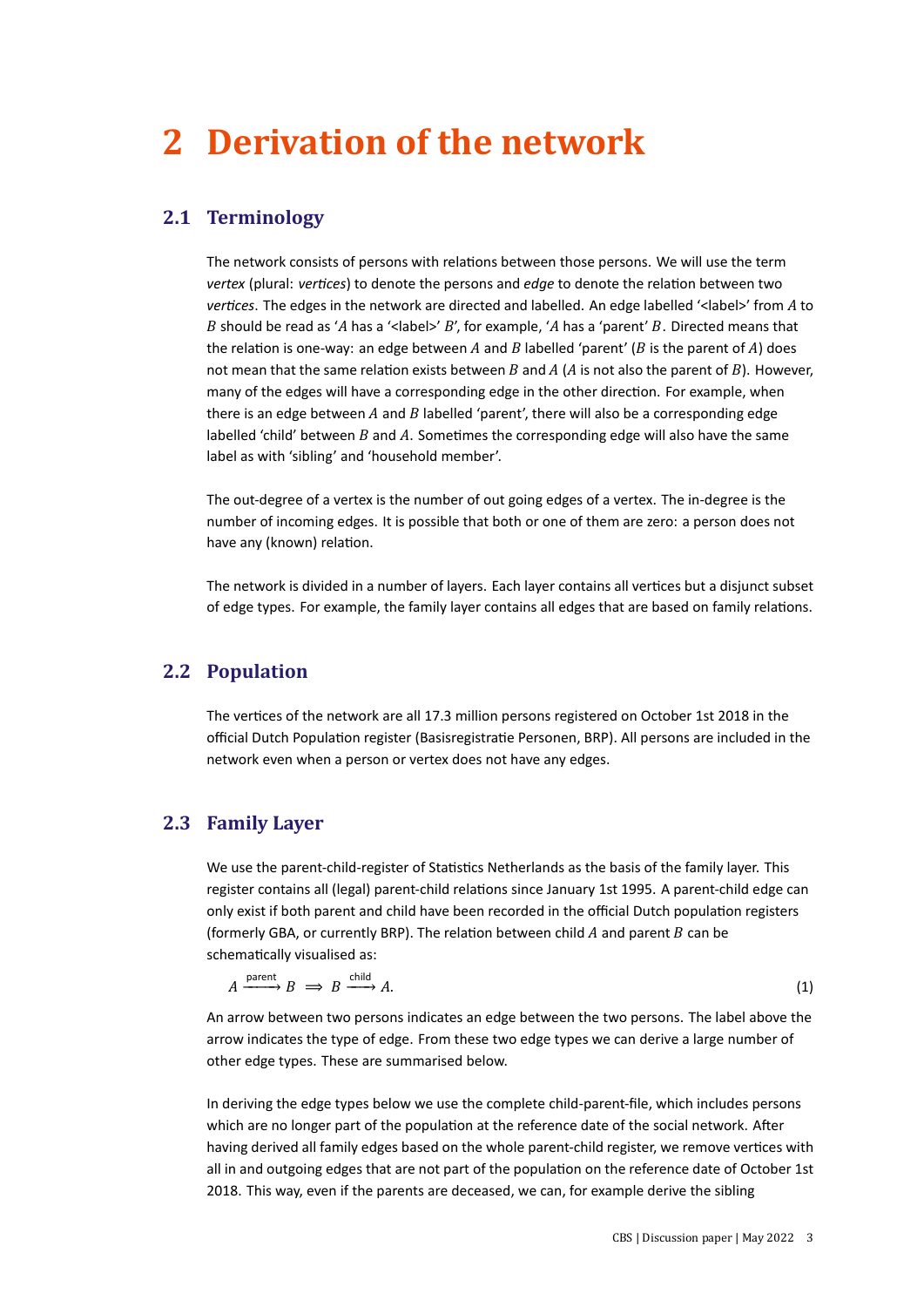<span id="page-3-0"></span>

| Table 2.1 | Information on parents in the population |  |  |
|-----------|------------------------------------------|--|--|
|-----------|------------------------------------------|--|--|

| Information on parents Number of persons |          | Fraction |
|------------------------------------------|----------|----------|
| Both parents known                       | 12580092 | 0.73     |
| Mother unknown                           | 404 989  | 0.02     |
| Father unknown                           | 1712359  | 0.10     |
| Both parents unknown                     | 2559767  | 0.15     |

<span id="page-3-1"></span>**Figure 2.1 Percentage of persons in the population with one or more unknown parents as a function of age.**



relationships between their children, given that the parent-child relationships were present in the register. However, even then not for all persons are both parents known. Table [2.1](#page-3-0) shows the information present in the child-parent-file for persons in the population. Figure [2.1](#page-3-1) shows how the fraction of missing parents changes as a function of age: this fraction increases for older persons. The main reason for this is that both the child and parent have had to be registered in the population register after January 1st 1995. Therefore, parents that have deceased before that date are not registered. Another group with where information on the parents is often missing are immigrants as their parents often do not live in the Netherlands. Missing parents also affects other relations as these are based on the parent-child relations. When the parents are missing sibling relations cannot be derived, for example. Also when the parents of the parent (the grand-parent) are missing, uncles, aunts and cousins cannot be derived.

**Grand parent** The parents of the parents of a person are its grand parents:

$$
A \xrightarrow{\text{parent}} B \xrightarrow{\text{parent}} C \implies A \xrightarrow{\text{grand parent}} C. \tag{2}
$$

**Grand child** The children of the children of a person are its grand children.

$$
A \xrightarrow{\text{child}} B \xrightarrow{\text{child}} C \implies A \xrightarrow{\text{grand child}} C.
$$
 (3)

**Full sibling** For siblings we distinguish three different types depending on the number of parents they share. In principle two persons are siblings when they share at least one parent.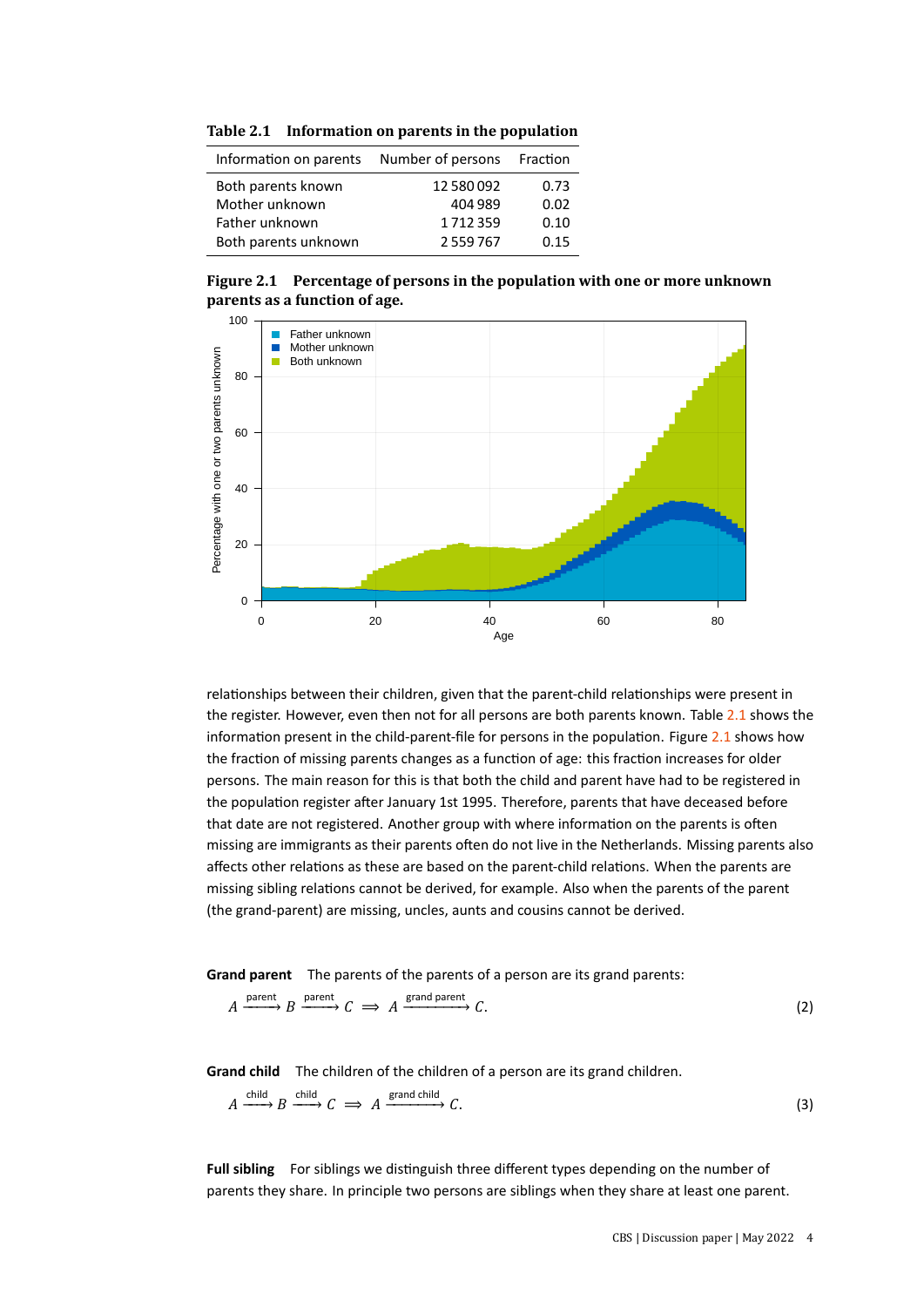When they share two parents they are full siblings:

$$
A \xrightarrow{\text{parent}} B \wedge C \xrightarrow{\text{parent}} B \wedge A \xrightarrow{\text{parent}} D \wedge C \xrightarrow{\text{parent}} D \wedge A \neq C \implies A \xrightarrow{\text{full sibling}} C,
$$
 (4)

with ∧ the logical and. The  $A \neq C$  (A is not the same person as C) is necessary as a person cannot be its own sibling.

**Half-sibling** A half-sibling are two persons that share only one parent.

$$
A \xrightarrow{\text{parent}} B \wedge C \xrightarrow{\text{parent}} B \wedge A \xrightarrow{\text{parent}} D \wedge C \xrightarrow{\text{parent}} E \wedge A \neq C \wedge D \neq E \implies A \xrightarrow{\text{half-sibling}} C. (5)
$$

**Sibling (unknown)** In principle this should cover all types of siblings. However, as for some persons one or both of the parents are not known, there is also a group of persons for which we cannot determine if they are full or half-siblings. When two person share a parent, but when for at least one of them one of the parents is unknown, we cannot determine their exact edge type.

 $A \xrightarrow{\text{parent}} B \wedge C \xrightarrow{\text{parent}} B \wedge (A \xrightarrow{\text{parent}} ? \vee C \xrightarrow{\text{parent}} ?) \wedge A \neq C \implies A \xrightarrow{\text{sibling (unknown)}} C$ , (6)

where ? indicates that this person is unknown and ∨ is the logical or (not exclusive).

When we refer to the type 'sibling' this refers to either of the relations 'full sibling', 'half-sibling' or 'sibling (unknown)'.

**Co-parent** Persons that have a child together are co-parents:

$$
A \xrightarrow{\text{child}} B \wedge C \xrightarrow{\text{child}} B \wedge A \neq C \implies A \xrightarrow{\text{co-part}} C.
$$
 (7)

This does not mean that the two persons are currently living together. This is covered by the relation 'partner' defined below.

#### **Aunt/uncle**

$$
A \xrightarrow{\text{parent}} B \xrightarrow{\text{sibling}} C \implies A \xrightarrow{\text{aunt/uncle}} C. \tag{8}
$$

**Niece/nephew**

$$
A \xrightarrow{\text{sibling}} B \xrightarrow{\text{child}} C \implies A \xrightarrow{\text{nice/nephew}} C. \tag{9}
$$

**Cousin**

$$
A \xrightarrow{\text{uncle/aunt}} B \xrightarrow{\text{child}} C \implies A \xrightarrow{\text{cousin}} C. \tag{10}
$$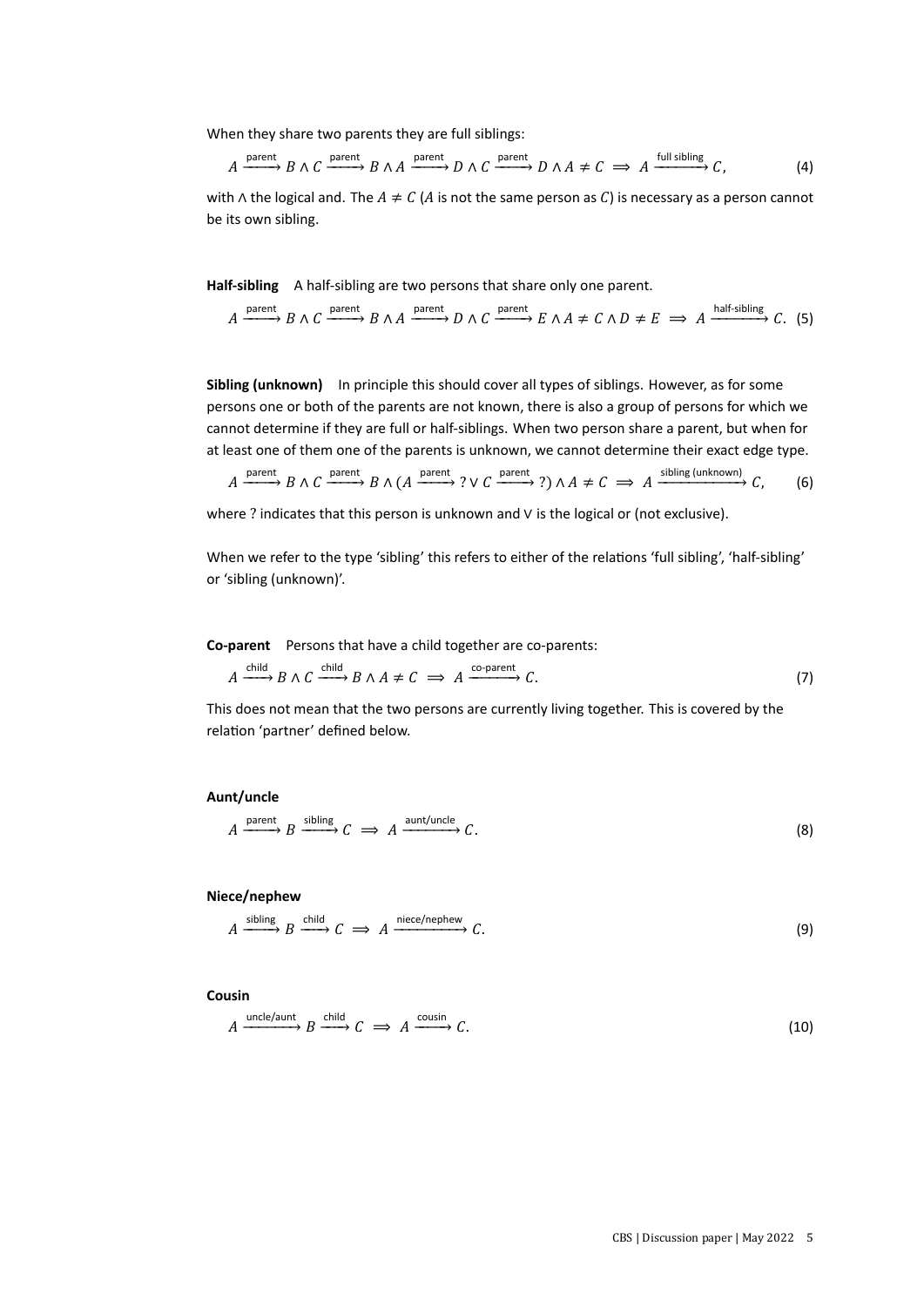### **2.4 Household layer**

Statistics Netherlands also determines to which household each person belongs. A household is a group of people having common arrangements for sharing expenses and daily needs, living in a shared residence. It is possible that on a given address multiple households are living. Households are derived mainly from information from the population register, namely the addresses of each person and information on marriages and children. For example, a married couple with children living on one address with no other persons present on that address are considered to form one household. Information from the tax office and information on institutional households (e.g. care facilities) are used to derive household for other addresses. For the vast majority of addresses the household composition can be determined in this way. For a small percentage of addresses (approx. 5%) the household composition is imputed. Based on the properties of the persons living on the address, probabilities for the different possible household compositions are estimated and one composition is randomly selected using these probabilities.

Not only is it know to which household each person belongs, also the position in the household is determined for each person. In this case the positions are recoded to the following three types: household member ('hh member in'), partner in household ('partner in'), institutional household member ('inst hh member in'). Therefore, a household consisting of a couple with child, will result in the following set of relations:

| А | partner in   | h. |
|---|--------------|----|
| R | partner in   | h  |
|   | hh member in | h  |

From the relations between persons and households, relations between persons are derived. Note that a given household can only have two persons defined as 'partner in' even when there other persons are living in the same household that are, for example, married. For example, in a household where a couple also houses the married parents of one them, the youngest couple are labelled as partners and the parents as other household members.

#### **Partner**

$$
A \xrightarrow{\text{partner in}} h \wedge B \xrightarrow{\text{partner in}} h \wedge A \neq B \implies A \xrightarrow{\text{partner}} B. \tag{11}
$$

#### **Household member**

$$
A \xrightarrow{\text{hh member in/partner in}} h \wedge B \xrightarrow{\text{hh member in/partner in}} h \wedge A \neq B \implies A \xrightarrow{\text{hh member}} B \quad (12)
$$

Note that when A and B have the edge type 'partner' they also have and edge with type 'hh member'. When they also share a child, they also have an edge with type 'co-parent'. It was decided to not make a choice between these types as it depends on the type of analysis and the goal of the analysis if having multiple edges between two persons is a problem and, if so, which type is more relevant.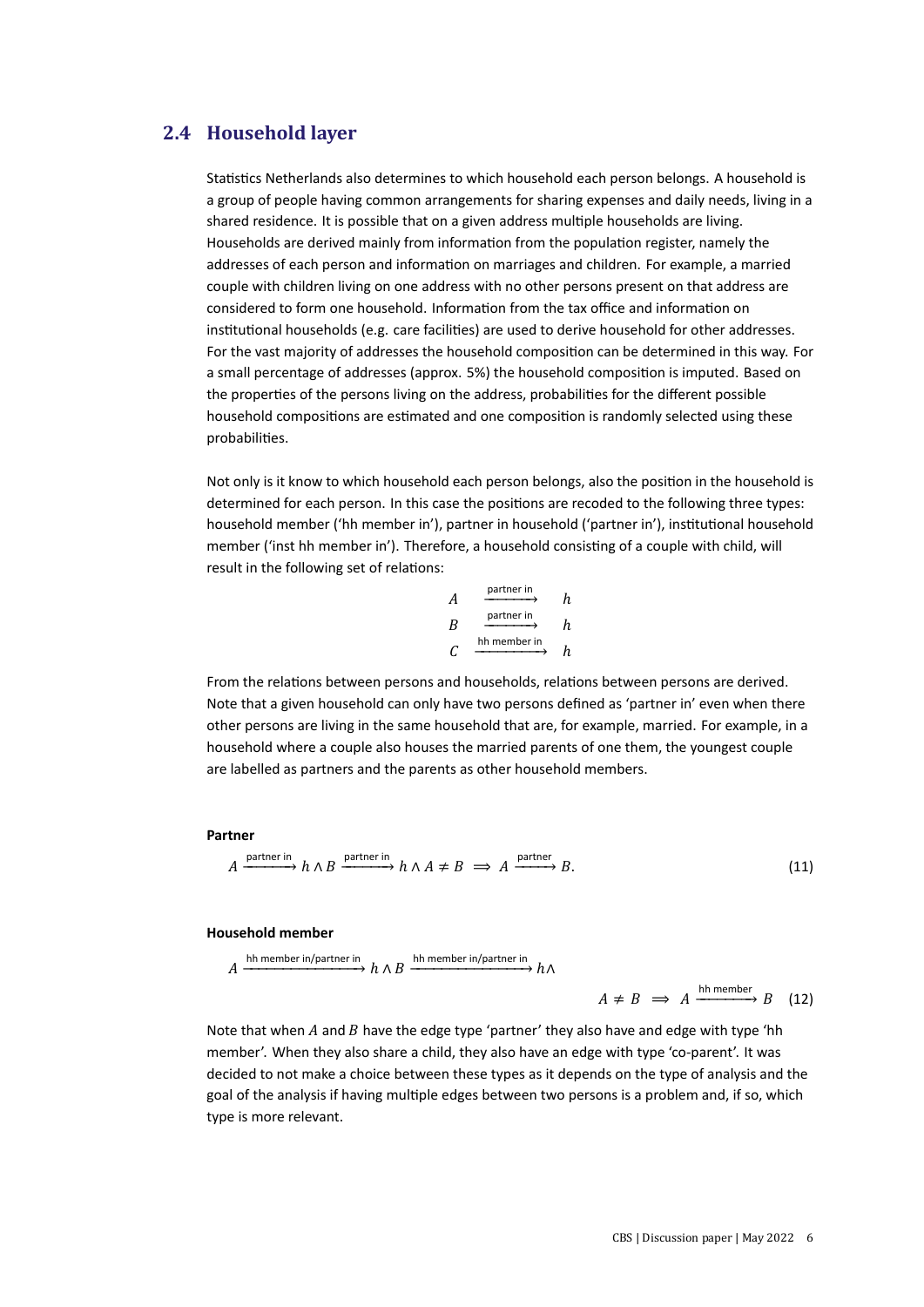**Institutional household member** As institutional households (e.g. care homes) can be large and because the relation between institutional household members will generally differ from that between regular household members, it was decided to separately label institutional household members.

$$
A \xrightarrow{\text{inst hh member in}} h \wedge B \xrightarrow{\text{inst hh member in}} h \wedge A \neq B \implies A \xrightarrow{\text{inst hh member}} B \quad (13)
$$

### **2.5 Neighbour layer**

Each person in the population register is assigned to a household. The address of each household is known. This is used to calculate for each household  $h$ , the closest ten households with a distance less than 50 metres,  $\mathcal{N}_h = \{g_1, ..., g_k\}$  ( $k \le 10$ ). When there are multiple households with the same distance (at the tenth position), households are randomly selected. Household members of  $\mathcal{N}_h$  are neighbours of household members of h.

As institutional households can be very large, it was decided to treat these slightly different. Institutional households with four persons or less are treated as above. They are households just like any other household and can therefore have neighbours and be neighbours of other households. In institutional households with more than four persons, each person is considered a separate household when determining neighbours. Therefore, each person in these institutional households can have ten neighbouring households (which can be other persons from the institutional household) and non-institutional households can have up to ten persons from neighbouring institutional households as neighbours.

#### **Neighbour**

$$
A \xrightarrow{\text{any hh member in}} h \wedge B \xrightarrow{\text{any hh member in}} g \text{ (with } g \in \mathcal{N}_h \text{)} \implies A \xrightarrow{\text{neighbor}} B. \quad (14)
$$

Note that it not necessary that if household g is one of the ten closest households to  $h (g \in \mathcal{N}_h)$ , household  $h$  is also one of the ten households closest to  $g$ . Therefore, is  $B$  is a neighbour of  $A$ , that does not imply that  $A$  is also a neighbour of  $B$ .

#### **2.6 Work layer**

Using income tax data (*Polisadministratie*), it is possible to derive for each working person the company that person is working at on October 1st for the year for which the network is derived.

 $A \xrightarrow{\text{works at}} q$  (15)

From this we can derive all co-workers of a given person. For a company  $q$  with  $n_q$  employees, this would result in  $(n_a - 1)^2$  directed edges in the network. There are large differences in the sizes of companies (which also include institutions such as government agencies and universities). It was decided to put a limit of one hundred on the number of co-workers of a person. First, it is unrealistic that a person actually knows more than a certain number of co-workers. Second, without a limit on the number of co-workers persons know, the work layers dominates the social network (over 80% of the relations in the network would be of the type co-worker). Third, many of the large companies have different locations (for example retail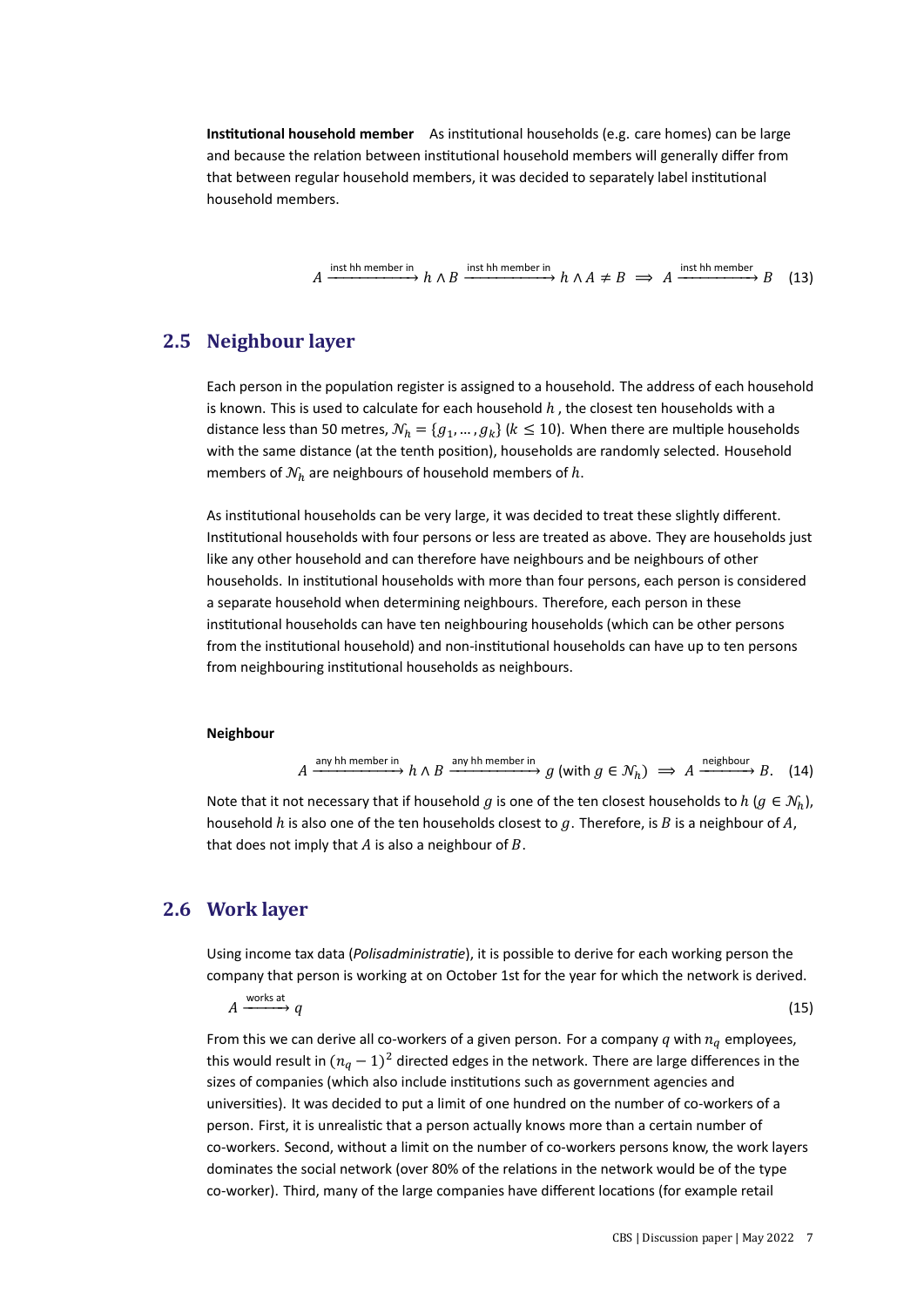| Type of school                             | Variables defining a class                                             |  |  |
|--------------------------------------------|------------------------------------------------------------------------|--|--|
| Primary education (Basisschool)            | School id, location id, year                                           |  |  |
| Secondary education (Voortgezet onderwijs) | School id, location id, type of education, year                        |  |  |
| Secondary Special education                | School id, location id, number of years followed                       |  |  |
| (Speciaal voortgezet onderwijs)            |                                                                        |  |  |
| Vocational (MBO)                           | School id, type of education, number of years followed                 |  |  |
| Higher education (HBO, University)         | School id, location id, type of education, number of<br>vears followed |  |  |

<span id="page-7-0"></span>**Table 2.2 Variables used to define classes.**

chains, supermarket chains, government agencies). It is likely that employees mainly have contact with other employees from the some location. By limiting the number of co-workers, we can select co-workers which are geographically close thereby increasing the likelihood that we link co-workers that actually know each other.

**Co-worker** Let  $C_A$  be the 100 geographically closest persons of A working at the same company. When there are multiple persons at the same distance at the 100<sup>th</sup> position persons are randomly chosen. When a company has 101 employees or less  $C_A$  are all employees of the company excluding  $A$ . Then:

$$
A \xrightarrow{\text{works at}} q \wedge B \xrightarrow{\text{works at}} q \wedge B \in C_A \implies A \xrightarrow{\text{co}-\text{worker}} B \tag{16}
$$

For companies with 101 employees or less, this results in a network that is symmetric — a edge from 'A' to 'B' implies a edge from 'B' to 'A' — and each person is connected to each other person in the company: they form a clique. For larger companies the network is no longer symmetric. The out-degree will always be a 100 while the in-degree can vary, but will on average be a 100.

#### **2.7 School layer**

DUO (*Dienst Uitvoering Onderwijs* [Implementation Service Education]) maintains registers on students for the various education types (see table  $2.2$ ). Depending on the type of education, it is possible to approximately determine which persons go to the same class. It is unfortunately not possible to determine exactly to which classes persons go. For example, in primary education, where classes are based on a combination of school id, location id and school year, there can be multiple classes with children in the same school year in the same location resulting in classes that are too large. At the same time, for small schools, multiple school years can be in the same physical class. Also in secondary and higher education different types of education can share classes. Table [2.2](#page-7-0) shows for each type of education the variables used to define classes.

**Class mate** Persons going to the same class are class mates:

$$
A \xrightarrow{\text{in class}} u \wedge B \xrightarrow{\text{in class}} u \wedge A \neq B \implies A \xrightarrow{\text{class mate}} B. \tag{17}
$$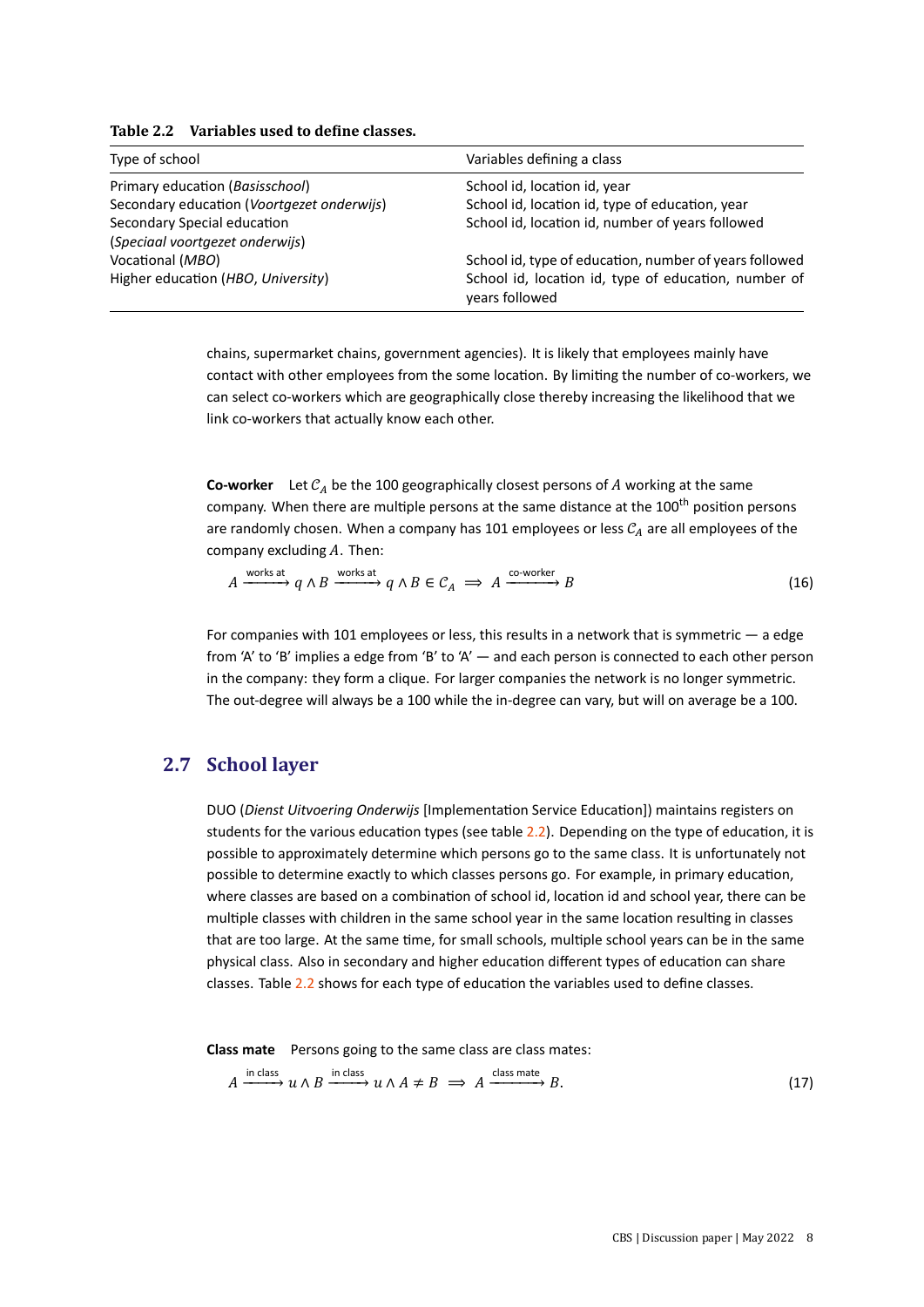|                         | Number of        | Number of      | Mean   | Quantiles of degree distribution |              |                |                |                |     |     |     |
|-------------------------|------------------|----------------|--------|----------------------------------|--------------|----------------|----------------|----------------|-----|-----|-----|
| Edge type               | persons $(10^3)$ | edges $(10^3)$ | degree | 5%                               | 10%          | 25%            | 50%            | 75%            | 90% | 95% | 99% |
| Child                   | 8,835            | 19,161         | 2.17   | 1                                | $\mathbf{1}$ | $\overline{2}$ | $\overline{2}$ | 3              | 3   | 4   | 6   |
| Parent                  | 10,965           | 19,161         | 1.75   | 1                                | 1            | 1              | 2              | 2              | 2   | 2   | 2   |
| Half-sibling            | 940              | 1,743          | 1.86   | 1                                | $\mathbf{1}$ | $\mathbf{1}$   | $\overline{2}$ | $\overline{2}$ | 3   | 4   | 6   |
| Sibling (unknown)       | 2,268            | 5,743          | 2.53   | $\mathbf{1}$                     | $\mathbf{1}$ | 1              | 2              | 3              | 5   | 7   | 9   |
| Full sibling            | 11,008           | 21,897         | 1.99   | $\mathbf{1}$                     | 1            | $\mathbf{1}$   | $\overline{2}$ | $\overline{2}$ | 4   | 5   | 8   |
| Co-parent               | 7,776            | 8,035          | 1.03   | 1                                | $\mathbf{1}$ | $\mathbf{1}$   | $\mathbf{1}$   | 1              | 1   | 1   | 2   |
| Grand parent            | 5,432            | 13,214         | 2.43   | 1                                | $\mathbf{1}$ | $\mathbf{1}$   | 2              | 3              | 4   | 4   | 4   |
| Grand child             | 3,524            | 13,214         | 3.75   | 1                                | 1            | 2              | 3              | 5              | 7   | 9   | 15  |
| Niece/nephew            | 7,761            | 40,273         | 5.19   | 1                                | 1            | 2              | 4              | 7              | 11  | 15  | 24  |
| Aunt/uncle              | 9,219            | 40,273         | 4.37   | 1                                | 1            | $\overline{2}$ | 4              | 6              | 8   | 10  | 14  |
| Cousin                  | 9,106            | 87,522         | 9.61   | 2                                | 2            | 4              | 7              | 13             | 20  | 26  | 42  |
| Partner                 | 8,533            | 8,533          | 1.00   | 1                                | $\mathbf{1}$ | 1              | $\mathbf{1}$   | 1              | 1   | 1   | 1   |
| Household member        | 13,982           | 31,931         | 2.28   | 1                                | 1            | 1              | 2              | 3              | 4   | 4   | 6   |
| Inst. household member  | 72               | 735            | 10.16  | 1                                | 1            | $\mathbf{1}$   | 2              | 6              | 14  | 41  | 168 |
| Neighbour               | 16,810           | 352,645        | 20.98  | 10                               | 11           | 16             | 21             | 26             | 31  | 33  | 38  |
| Co-worker               | 2,588            | 76,199         | 29.45  | 1                                | 3            | 7              | 20             | 46             | 74  | 87  | 97  |
| Co-worker (sampled)     | 4,898            | 489,823        | 100.00 | 100                              | 100          | 100            | 100            | 100            | 100 | 100 | 100 |
| Class mate (primary)    | 1,433            | 55,540         | 38.76  | 10                               | 14           | 22             | 34             | 50             | 68  | 82  | 118 |
| Class mate (special)    | 68               | 1,773          | 26.17  | 4                                | 6            | 11             | 19             | 33             | 56  | 69  | 119 |
| Class mate (secondary)  | 959              | 62,450         | 65.10  | 7                                | 11           | 24             | 51             | 90             | 138 | 172 | 265 |
| Class mate (vocational) | 513              | 28,360         | 55.32  | $\overline{2}$                   | 5            | 12             | 31             | 70             | 137 | 198 | 343 |
| Class mate (higher)     | 701              | 85,727         | 122.35 | 6                                | 12           | 34             | 85             | 168            | 286 | 377 | 591 |

<span id="page-8-0"></span>**Table 3.1 Number of edges and summary statistics of the degree distribution of each of the edge types. The information on the degree distribution is shown for those persons that have the corresponding edge type with other persons.**

<span id="page-8-1"></span>**Table 3.2 The sizes of the main layers in the network.**

|           | Number of      | Average degree |             |  |
|-----------|----------------|----------------|-------------|--|
| Layer     | edges $(10^3)$ | Excl. zeros    | Incl. zeros |  |
| Family    | 270,235        | 15.66          | 16.43       |  |
| Household | 41,199         | 2.39           | 2.93        |  |
| Neighbour | 352,645        | 20.43          | 20.98       |  |
| Work      | 566,022        | 32.80          | 75.61       |  |
| School    | 233,849        | 13.55          | 63.66       |  |

## **3 Properties of the network**

Table [3.1](#page-8-0) summarises the main properties of the network. For each edge type, it shows the number of persons in the population that have the given edge type with another person, the total number of edges in the network and properties of the out-degree distribution. For example, looking at the first line, we see that 8.8 million persons have one or more children (that are alive) and persons that have children have on average 2.2 children (that are alive). Table [3.2](#page-8-1) summarises the table even further. The family, school and neighbour layers are approximately of equal size with 270, 233 and 353 million relations respectively. The work layer is larger with a size of 566 million relations. Relations from businesses with a hundred employees or more dominate the work layer. The household layer is the smallest with 41 million relations.

Figure [3.1](#page-9-0) shows the degree distribution for each of the four main layers in the network. The large degrees in the household layer are caused by institutional households where person can have a large number of household members.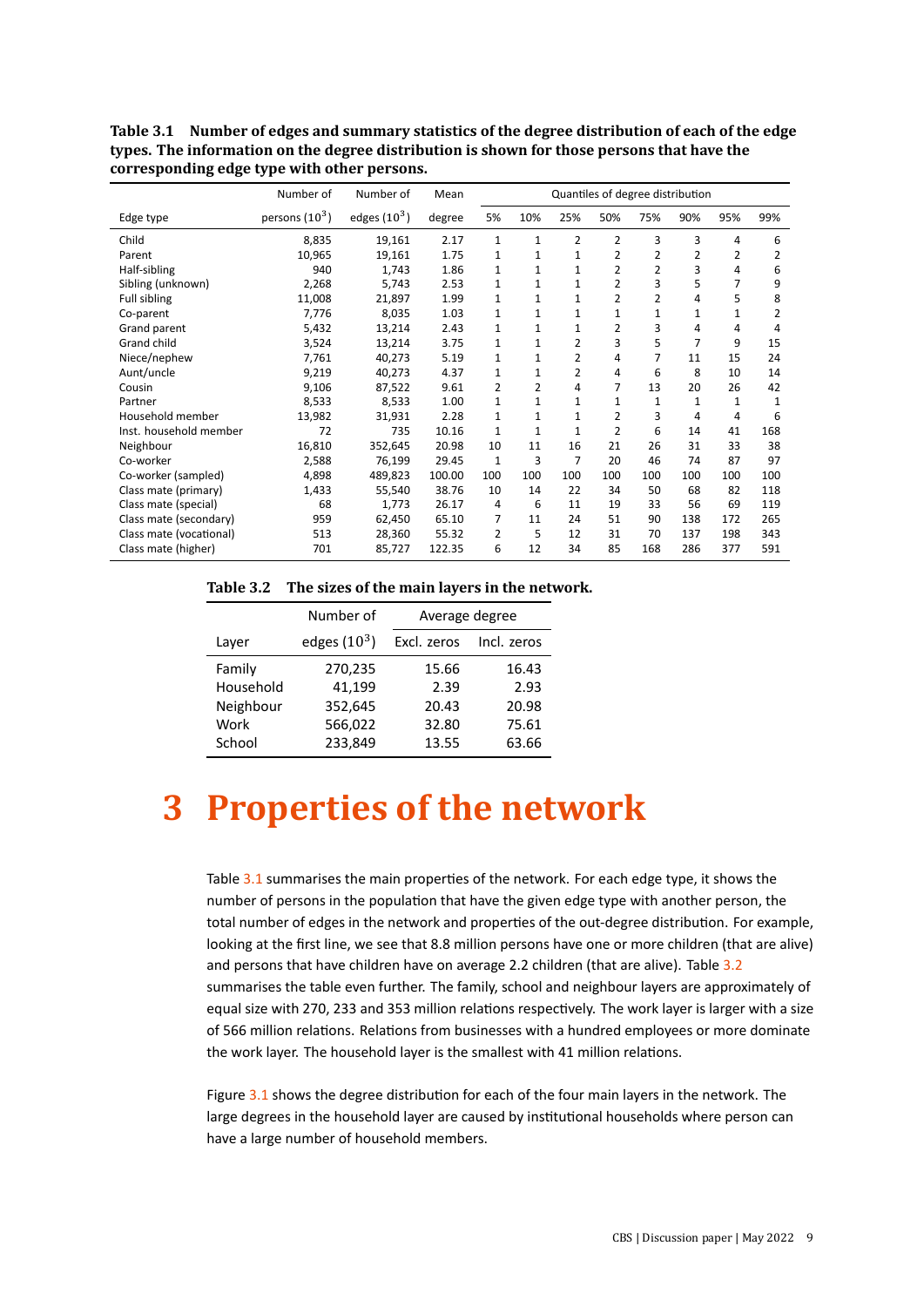

<span id="page-9-0"></span>**Figure 3.1 Out-degree distribution of the five main layers. Persons with a out-degree of zero in the network are omitted from the distribution.**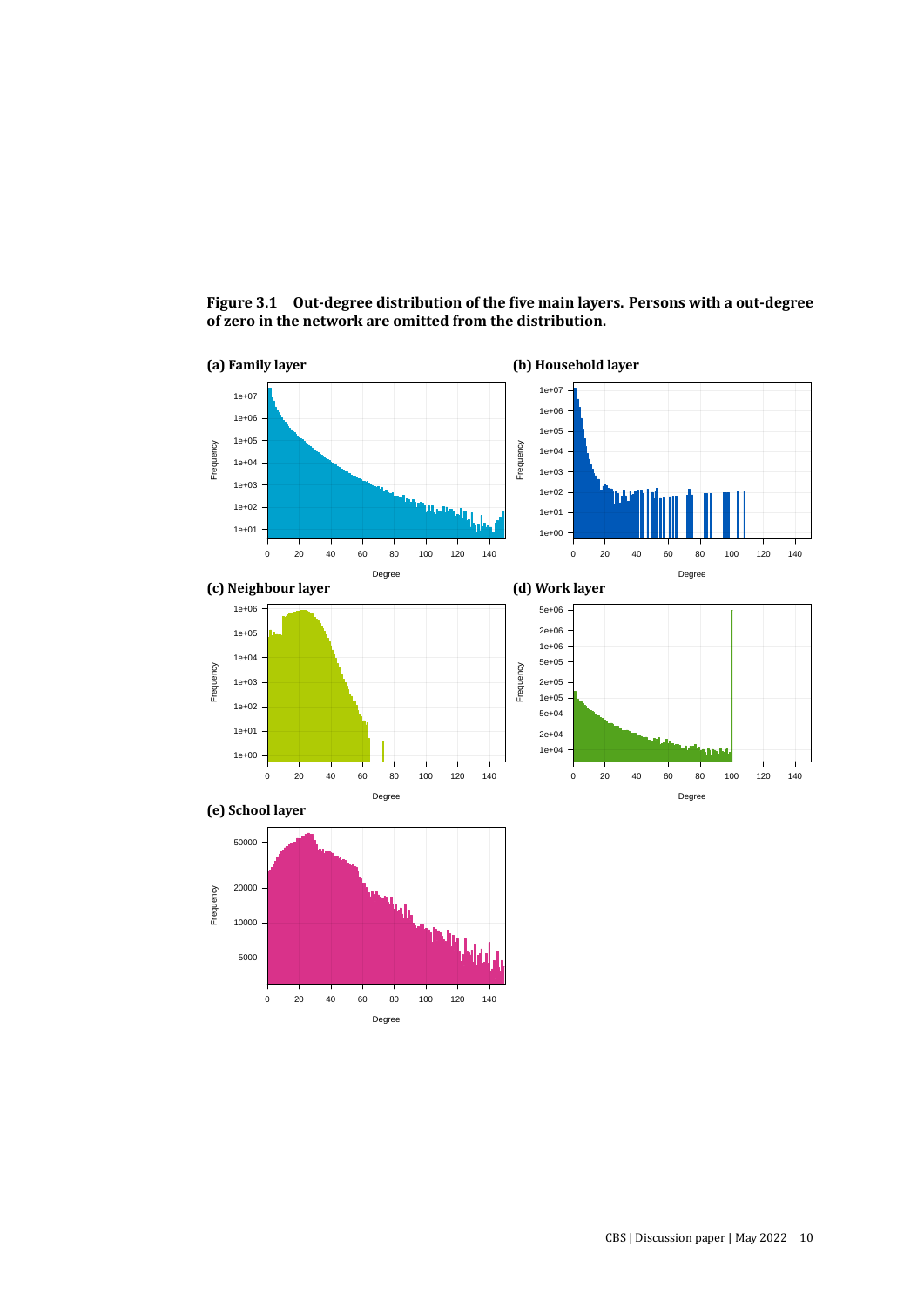| Relation                | Corresponding inverse relation |
|-------------------------|--------------------------------|
| Child                   | Parent                         |
| Parent                  | Child                          |
| Half-sibling            | Half-sibling                   |
| Sibling (unknown)       | Sibling (unknown)              |
| Full sibling            | <b>Full sibling</b>            |
| Co-parent               | Co-parent                      |
| Grand parent            | Grand child                    |
| Grand child             | Grand parent                   |
| Niece/nephew            | Aunt/uncle                     |
| Aunt/uncle              | Niece/nephew                   |
| Cousin                  | Cousin                         |
| Partner                 | Partner                        |
| Household member        | Household member               |
| Inst. household member  | Int. household member          |
| Neighbour               |                                |
| Co-worker               | Co-worker                      |
| Co-worker (sampled)     |                                |
| Class mate (primary)    | Class mate (primary)           |
| Class mate (special)    | Class mate (special)           |
| Class mate (secondary)  | Class mate (secondary)         |
| Class mate (vocational) | Class mate (vocational)        |
| Class mate (higher)     | Class mate (higher)            |

<span id="page-10-0"></span>**Table 3.3 Inverse relation types for each relation type. A hyphen indicates that this relation type is not symmetric.**

#### **3.1 Symmetry**

As was mentioned in section [2.1](#page-2-0) the network is in principle directed. However, some of the edge types in the network have a corresponding edge in the other direction. Table [3.3](#page-10-0) shows for each edge type the corresponding inverse edge type if there is one. As can be seen in the table, the network is largely symmetric with the exception of the neighbour layer and the work layer for large companies (more than 101 employees).

## **4 Conclusion**

Using data present as Statistics Netherlands, a network covering the entire Dutch population has been built. The vertices of the network are all persons in the official Dutch population register on October 1st 2018. The edges are family relations, household membership, neighbours, co-workers and class-mates, also on October 1st 2018. Since it cannot be inferred whether people actually interact with others in their network, the network is a reservoir of potential contacts and exposure rather than a realized network. Although the network covers a wide range of types on contact, a lot of important types of contact are not included. Friends and other contacts via church, sports or hobby clubs are not included, and neither is subjective information such as motivations, attitudes and quality of relationships. Nevertheless, it should give a more complete overview of the social environments of persons than many of the sources currently used. The possible applications of the network are numerous. At the moment we are using the network so study segregation (Laan and Jonge [2019\)](#page-11-5), and the network has already been used to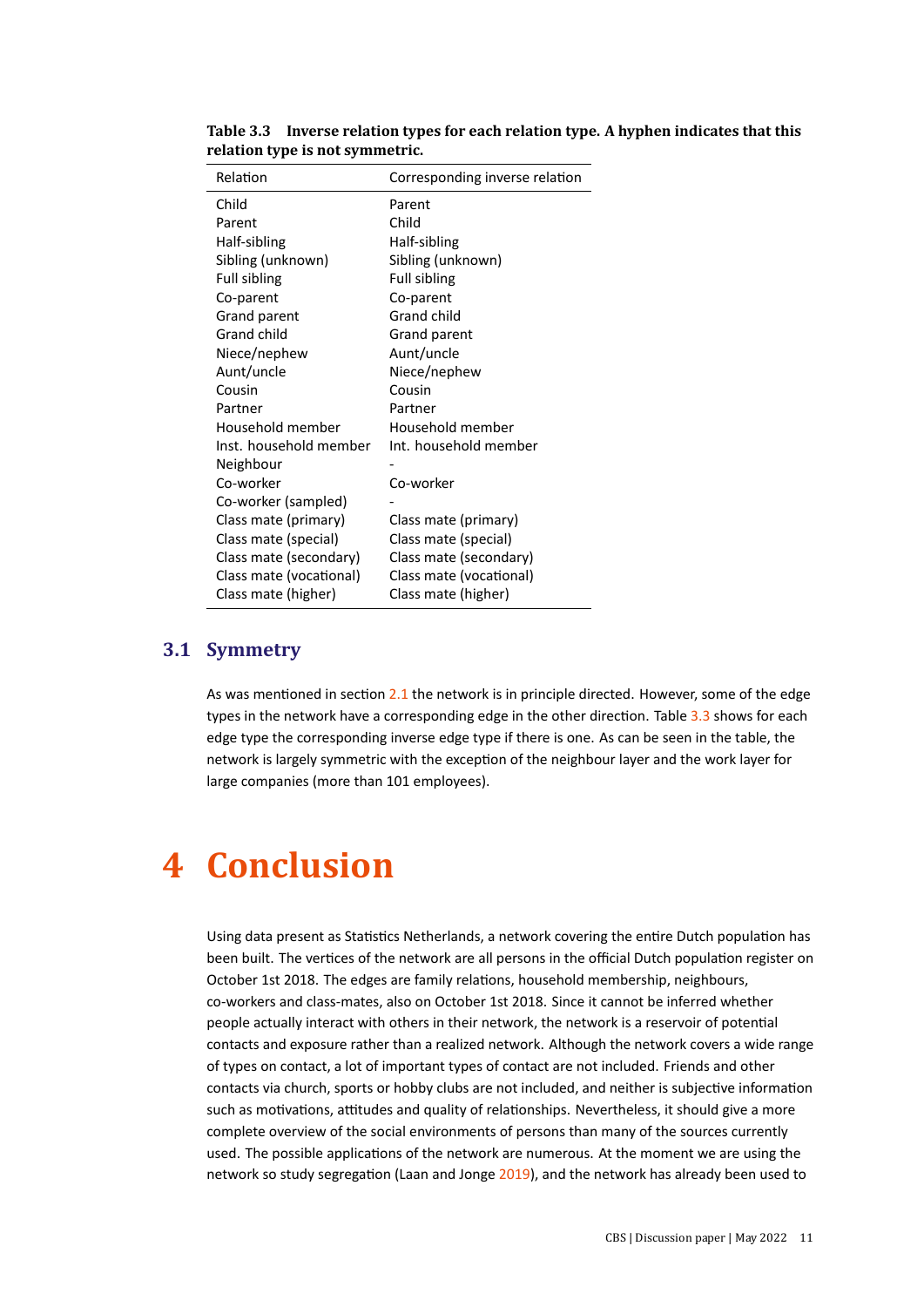study the exposure to crime of young persons living in the Hague (Posthumus et al. [2020\)](#page-11-6) and to study the self-reliance of elderly (Das and Jonge [2020\)](#page-11-7).

As part of the research programme and in collaboration with the POPNET project (POPNET [2022\)](#page-11-8) we are looking to improve on the current version of the network. For example, at the moment the network is observed only for one moment in time, a longitudinal network might give more information on how society is changing. An other example is the work layer, where there is uncertainty in which co-workers actually know each other. Adding information on company locations might improve on this. Although the current version of the network is already a big step forward for investigations of the Dutch society, improvements are still possible.

#### **Acknowledgements**

We thank Eszter Bokányi, Edwin de Jonge, Yuliia Kazmina and Frank Takes for their useful feedback and discussions on the network.

### **References**

- <span id="page-11-4"></span>[1] Bart F.M. Bakker, Johan Van Rooijen, and Leo Van Toor. "The system of social statistical datasets of Statistics Netherlands: An integral approach to the production of register-based social statistics". In: *Statistical Journal of the IAOS* 30.4 (2014), pp. 411–424.
- <span id="page-11-0"></span>[2] Stephen P Borgatti et al. "Network analysis in the social sciences". In: *science* 323.5916 (2009), pp. 892–895.
- <span id="page-11-7"></span>[3] Marjolijn Das and Edwin de Jonge. *Zelfredzaamheid van ouderen en gebruik van Wmo*. CBS, 2020. URL: [https://www.cbs.nl/nl-nl/longread/statistische](https://www.cbs.nl/nl-nl/longread/statistische-trends/2020/zelfredzaamheid-van-ouderen-en-gebruik-van-wmo?onepage=true)[trends/2020/zelfredzaamheid-van-ouderen-en-gebruik-van](https://www.cbs.nl/nl-nl/longread/statistische-trends/2020/zelfredzaamheid-van-ouderen-en-gebruik-van-wmo?onepage=true)[wmo?onepage=true](https://www.cbs.nl/nl-nl/longread/statistische-trends/2020/zelfredzaamheid-van-ouderen-en-gebruik-van-wmo?onepage=true).
- <span id="page-11-5"></span>[4] Dingeman Jan van der Laan and Edwin de Jonge. *Measuring segregation using a network of the Dutch population*. Paper presented at The 5th International Conference on Computational Social Science. 2019.
- <span id="page-11-1"></span>[5] Marco van der Leij and Ioan-Sebastian Buhai. "A social network analysis of occupational segregation". In: *FEEM Working Paper* 31 (2008). DOI: [10.2139/ssrn.1117949](https://doi.org/10.2139/ssrn.1117949).
- <span id="page-11-3"></span>[6] Mark EJ Newman and Juyong Park. "Why social networks are different from other types of networks". In: *Physical review E* 68.3 (2003), p. 036122.
- <span id="page-11-8"></span>[7] POPNET. *Population-Scale Network Analysis - A new research data infrastructure in computational social science*. 2022. URL: <https://popnet.io> (visited on 04/20/2022).
- <span id="page-11-6"></span>[8] Hanneke Posthumus et al. *Criminaliteit in netwerken van jongeren uit Den Haag Zuidwest*. CBS, 2020. URL: [https://www.cbs.nl/nl-nl/longread/aanvullende-statistische](https://www.cbs.nl/nl-nl/longread/aanvullende-statistische-diensten/2020/criminaliteit-in-netwerken-van-jongeren-uit-den-haag-zuidwest?onepage=true)[diensten/2020/criminaliteit-in-netwerken-van-jongeren-uit-den-haag](https://www.cbs.nl/nl-nl/longread/aanvullende-statistische-diensten/2020/criminaliteit-in-netwerken-van-jongeren-uit-den-haag-zuidwest?onepage=true)[zuidwest?onepage=true](https://www.cbs.nl/nl-nl/longread/aanvullende-statistische-diensten/2020/criminaliteit-in-netwerken-van-jongeren-uit-den-haag-zuidwest?onepage=true).
- <span id="page-11-2"></span>[9] Ashton M Verdery et al. "Social and spatial networks: Kinship distance and dwelling unit proximity in rural Thailand". In: *Social networks* 34.1 (2012), pp. 112–127.